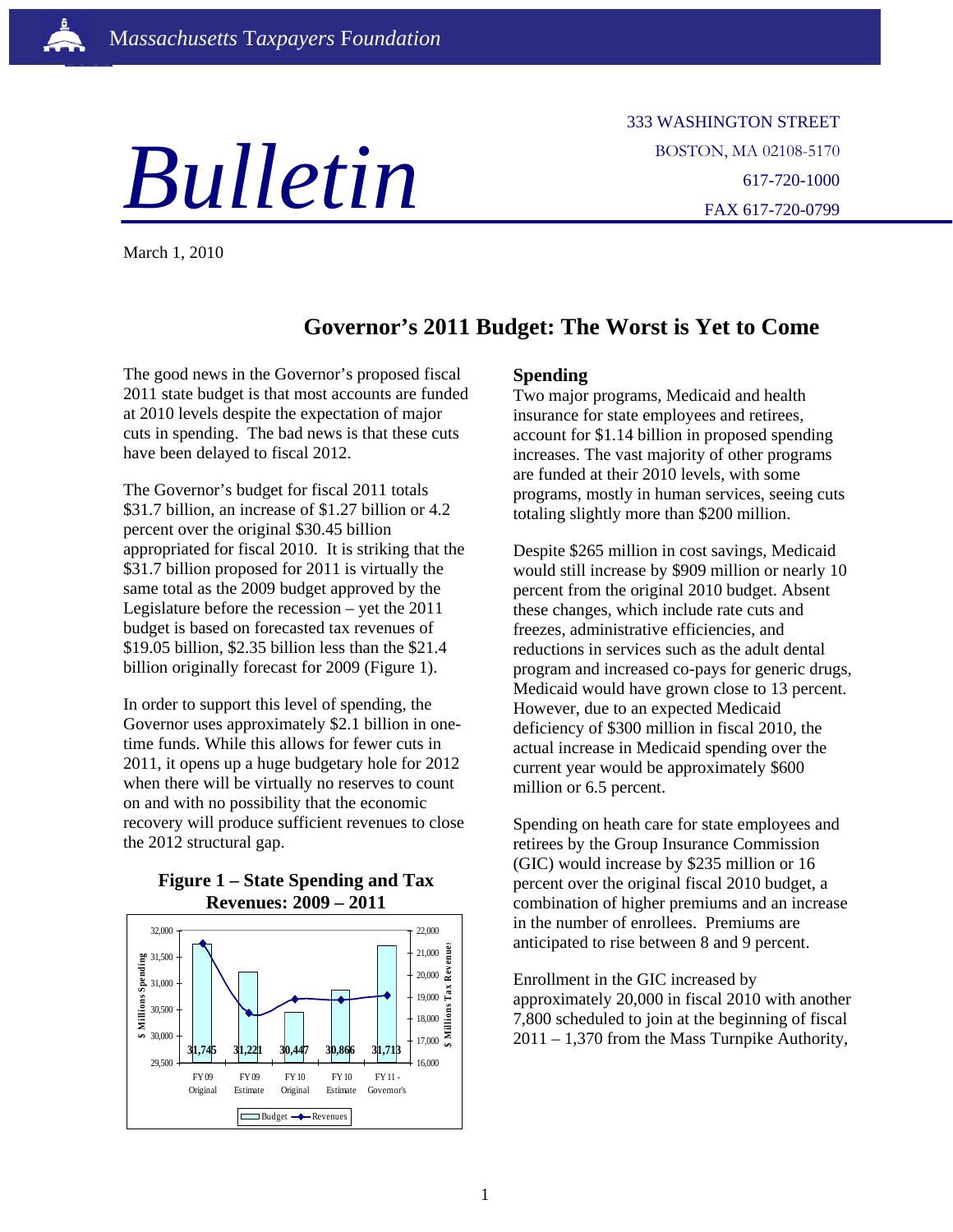1,585 from the MBTA, $1/1600$  from county sheriffs, 200 from the National Guard, and 4,000 from municipalities, bringing total enrollment to approximately 198,000.

Facing a \$35 million shortfall in fiscal 2010, the GIC raised co-pays and deductibles for employees and retirees that will save approximately \$17 million in 2010 and \$40 million annually. The administration agreed to pay for approximately \$20 million of these increased costs in 2011 in exchange for a concession by the unions to accept a 1 percent wage increase in fiscal 2011, postponing a scheduled 3 percent increase until fiscal 2012 and saving the state roughly \$70 million in the 2011 budget.

Commonwealth Care, the program of subsidized health insurance coverage created by the state's health reform law, would be funded at \$838 million in 2011, an increase of \$115 million over the original 2010 budget based on increased enrollment of 20,000.

The budget proposes \$75 million for the Commonwealth Care Bridge Program, which provides health insurance to legal immigrants who have resided in the United States for fewer than five years. The \$75 million would support the 26,000 who are currently enrolled and extend coverage to others. The Bridge Program was created with a \$40 million appropriation in fiscal 2010 to cover the partial year costs for legal immigrants who lost coverage through the traditional Commonwealth Care program.

The Governor's budget includes an increase of \$65 million for state pensions under the third and final year of the current funding schedule that was put in place prior to the stock market collapse. Given the large jump in the unfunded liability, which must be reflected in the new funding schedule, the state will face a major increase in pension costs in 2012, adding to the already large structural deficit.

Aside from these few major accounts, the vast majority of the Governor's budget is funded at 2010 levels, including early education, higher

education, Chapter 70 education aid, and other local aid. The administration also maintains near 2010 funding levels for Transitional Aid to Families with Dependent Children (TAFDC), Department of Correction facilities, and elder home care services.

According to the Foundation's estimates, the Governor's 2011 budget includes approximately \$220 million in cuts, mainly in human services programs. Among these are \$35.4 million for inpatient facilities and community based mental health services, \$26.6 million in services to children and families, and \$11.4 to operate the six Department of Developmental Services facilities for the intellectually disabled. The Governor's budget says there are \$310 million in "line item reductions," but this total presumably includes program cuts which are required because of level funding.

## **Revenues**

The 2011 budget is based on a consensus tax forecast of \$19.05 billion, a \$590 million or 3.2 percent increase over the latest \$18.46 billion benchmark for fiscal 2010. The \$590 million includes an additional \$150 million from a full year of sales tax collections at the increased rate of 6.25 percent. (Only 10 months will be collected in fiscal 2010.) As such, real revenue growth would be just 2.4 percent over fiscal 2010. Since tax collections have exceeded revised benchmarks for the past four months, it appears that the state has hit bottom and that the 2011 revenue target is realistic.

While the Governor does not propose any broadbased tax increases, the budget counts on \$235 million in additional revenues by:

- Extending the sales tax to candy and soda (\$51.7 million), cigars and smokeless tobacco (\$15 million), and aircraft (\$4.2 million);
- Expanding the bottle bill (\$20 million);
- Capping the film tax credit at \$50 million (\$75 million);
- Limiting the life sciences tax credit to \$20 million (\$5 million);

 $\frac{1}{1}$  $^{1}$  Another 9,000 MBTA employees and retirees are scheduled to join the GIC pending the outcome of litigation.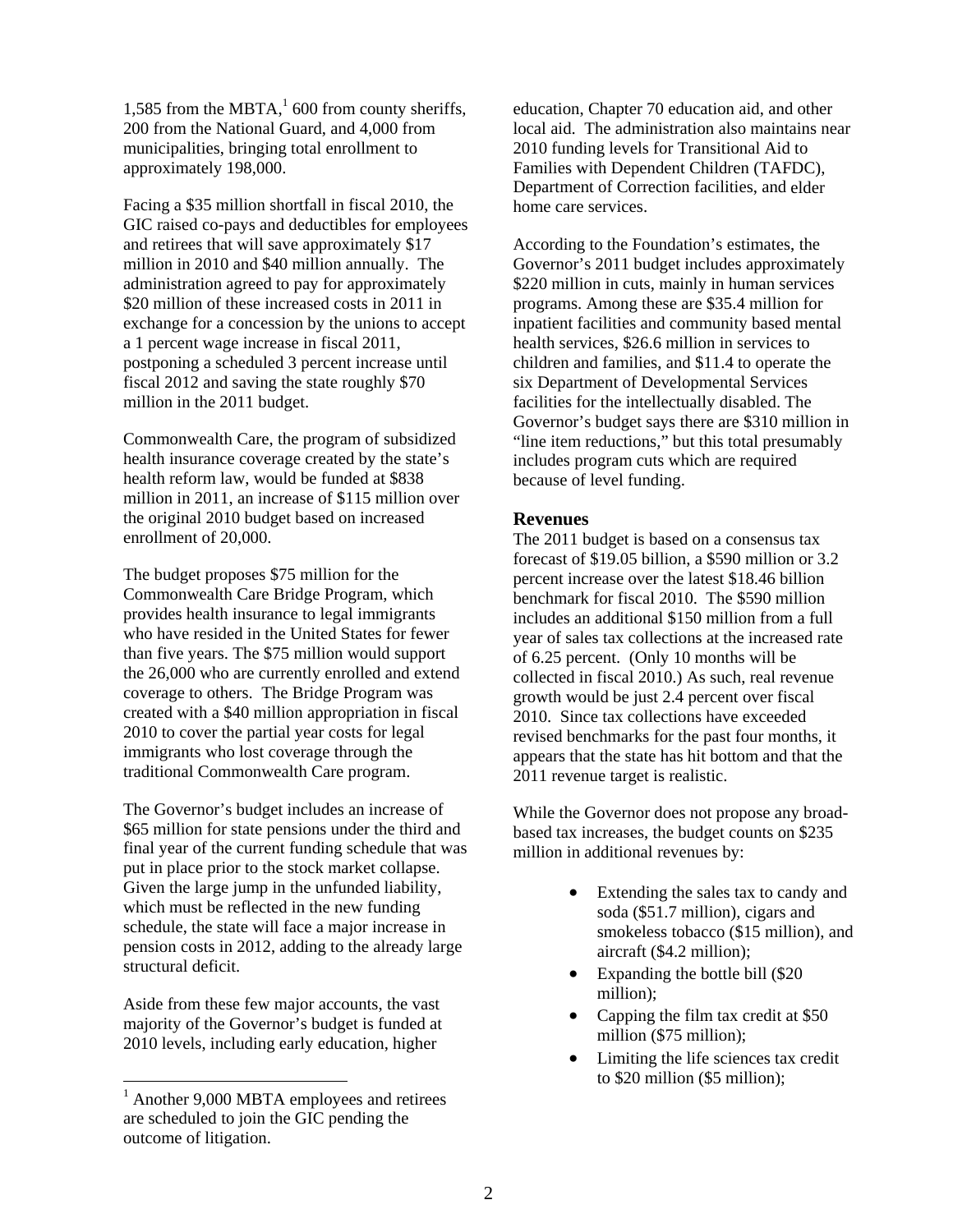- Granting enhanced collection authority to the Department of Revenue (\$31 million);
- Increasing departmental revenues (\$33 million).

The major concern in the Governor's budget is debt restructuring (Table 1). Relying on this onethe heavy reliance on one-time funds – \$2.1 billion or 75 percent of the 2011 structural shortfall, including \$1.4 billion of federal stimulus dollars, \$175 million from the state's stabilization fund, a \$160 million federal Medicare reimbursement, and \$300 million from time money would artificially prop up the 2011 budget at a level that cannot be sustained in fiscal 2012.

Of the \$1.4 billion in federal stimulus aid, roughly the federal stimulus bill, including \$690 million fiscal 2011 that would bring another \$600 million included the extension in his fiscal 2011 budget s upport, there is still some risk that the funds may not be available. \$800 million represents the third installment of of FMAP funds and \$100 million of state fiscal stabilization funds that must be used by 2011. The Governor is counting on a six-month extension of FMAP for the final two quarters of of federal aid. Although President Obama and the proposal has strong Congressional

#### **Table 1 - One-Time Funds in Governor's 2011 Budget** (\$ Millions)

| Federal Stimulus Aid (ARRA)                       |       |
|---------------------------------------------------|-------|
| <b>State Fiscal Stabilization Funds</b>           | 96    |
| <b>FMAP</b>                                       | 690   |
| <b>FMAP II</b> (Not Yet Appropriated)             | 608   |
| <b>Transitional Assistance for Needy Families</b> | 23    |
| <b>Subtotal</b>                                   | 1,417 |
| Other One-Time Funds                              |       |
| Medicare Reimbursement                            | 160   |
| Debt Restructuring                                | 300   |
| <b>State Stabilization Fund</b>                   | 175   |
| State Land/Trust Funds                            | 54    |
| Transfers from Quasi-Public Agencies              | 29    |
| <b>Subtotal</b>                                   | 718   |
| Total                                             | 2,13. |

While federal stimulus aid must be spent in the 2011 budget, it is not responsible to use other

one-time funds to support spending that cann ot be sustained in 2012. A more prud ent policy would be to use only the \$1.4 billion of federal aid in fiscal 2011, reduce spending by \$700 million, and earmark the other \$700 million of one-time monies to the stabilization fund.

million from the stabilization fund would bring the balance well below \$500 million and could while leaving the state vulnerable to a real fiscal The Governor's proposal to withdraw \$175 trigger a downgrade of the state's credit rating emergency.

Instead, by not withdrawing the \$175 million and helping the state address the budget emergency that would arise if voters approve the November percent, which would reduce revenues by \$950 by directing to the stabilization fund both the anticipated \$160 million Medicare reimbursement and the proceeds of the \$300 million "saved" from a debt restructuring, the balance at the end of fiscal 2011 would be more than \$1 billion (Table 2). This would reduce the budget cuts required in fiscal 2012 while also ballot question to cut the sales tax from 6.25 to 3 million in the second half of fiscal 2011.

# **Table 2 – State Stabilization Fund Balance**  (\$ Millions)

|                                         | Governor's | <b>MTF</b>         |
|-----------------------------------------|------------|--------------------|
|                                         |            | Budget Alternative |
| <b>Current Balance</b>                  | 608        | 608                |
| FY 11 Budget                            | $-175$     |                    |
| Medicare Reimbursement                  |            | 160                |
| Debt Restructuring                      |            | 300                |
| State Land / Trust Funds                |            | 54                 |
| Interest                                |            | 10                 |
| <b>Projected FY 11 Year End Balance</b> | 437        |                    |

The administration estimates that the Socia l Security Administration owes Massachusetts \$160 million in reimbursement payments for recipients of Social Security Disability Insuranc e who were paid through the state Medicaid program rather than through Medicare over the course of 35 years. Though discussions are ongoing, the amount and timing of any federal directed to the rainy day fund and not included in payment are uncertain. Any windfall should be the 2011 operating budget.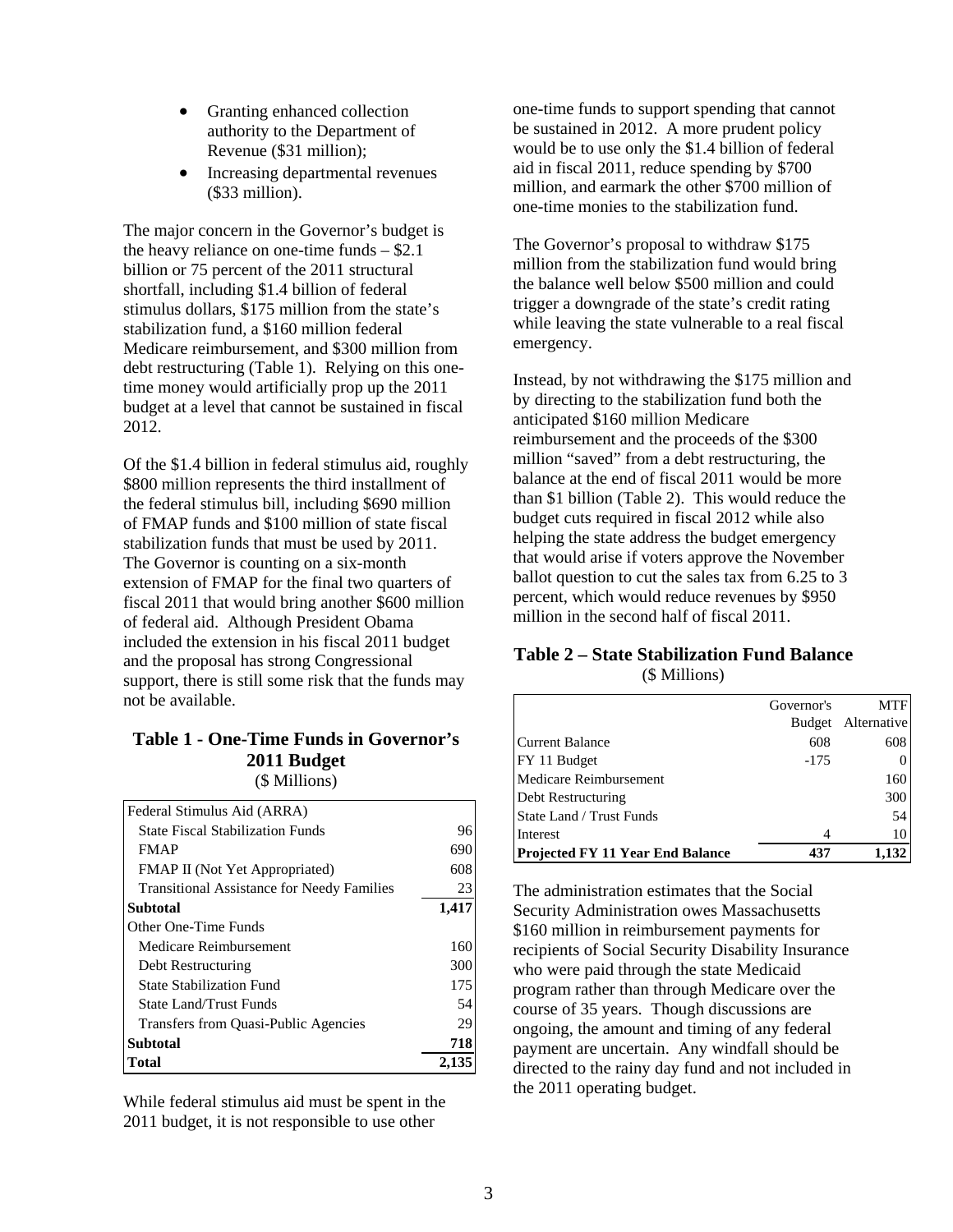Faced with a jump of over \$150 million in long term debt payments in fiscal 2011 and then an equivalent decline in 2012, the Governor propo ses to restructure \$300 million of debt at lower interest rates in order to "smooth" the payment schedule (Table 3). S ince the refinancing would add mini mal costs to the state, the concept of restructu ring the debt may be a valuable mechanism to enhance the state's financial flexibility, provided the savings are used to build up reserves.

#### **Table 3 – Debt Service Costs**  (\$ Millions)

| <b>Debt Service</b>              | 2010  | 2011   | 2012  |
|----------------------------------|-------|--------|-------|
| <b>General Obligation Bonds</b>  | 1.690 | 1,865  | 1,714 |
| Federal Highway GANS             | 196   | 196    | 196   |
| Special Obligation Revenue Bonds | 76    | 93     | 93    |
| <b>Subtotal</b>                  | 1.963 | 2.155  | 2.003 |
| Restructuring                    |       | $-300$ | 25    |
| <b>Total</b>                     | 1.963 | 1,855  | 2.028 |

Office of the Comptroller, Information Statem ent Supplement, February 8, 2010

# **Fiscal 2012**

The Governor's reliance on more than \$2 bill ion of one-time funds in 2011 will require major budget cuts in 2012. It is commonly assumed th at the economic recovery will bring an end to the \$2.5 billion in 2012 with virtually no federal or state's fiscal problems. However, as Table 4 shows, even with tax revenues growing at 5 percent, the state will face a structural deficit of state reserves remaining to close the gap.

The gap is produced by a combination of the onetime funds and a "maintenance budget" of \$1.4 Medicaid, the Group Insurance Commission, foundation level funding for Chapter 70, and a 3 pe rcent jump in union wages in fiscal 2012. Because of the much greater pension finding billion, which reflects continued increases in requirement, the gap could easily turn out to be larger.

## **Table 4 – Fiscal 2012 Structural Deficit**  (\$ Millions)

|                               | Governor's | MTF                |
|-------------------------------|------------|--------------------|
|                               |            | Budget Alternative |
| One-Time Funds in 2011 Budget | $-2,100$   | $-1,400$           |
| Maintenance Budget            | $-1,400$   | $-1,400$           |
| 5% Revenue Growth             | 1,000      | 1,000              |
| Stabilization Fund            |            | 600                |
| Total                         | $-2,500$   | $-1,200$           |

The Foundation's alternative – to rely on n o more than \$1.4 billion of one-time monies in 2011 and build up the rainy day fund – would cut the 2012 structural deficit in half. Not only would there be less of an initial hole in 2012, but \$600 million could be drawn from the replenished state reserves and still leave a balance of more than \$500 million for emergencies.

# **Ballot Questions**

The fiscal 2012 challenges would become much greater if voters approve two initiatives on the November ballot which would reduce annual tax revenues by approximately \$2.5 billion. One ballot question would cut the state's sales tax rate revenue impact. The second question would from 6.25 to 3 percent with a \$2.4 billion annual eliminate the recently imposed sales tax on alcohol, which raises about \$100 million annually.

#### (\$ Millions) **Table 5 – Impact of Two Ballot Questions**

|                                           | Governor's Alternativ |          |
|-------------------------------------------|-----------------------|----------|
|                                           | <b>Budget</b>         |          |
| <b>Fiscal 2012 Structural Deficit</b>     | $-2,500$              | $-1,200$ |
| <b>Revenue Loss from Ballot Questions</b> | $-2.500$              | $-2,500$ |
| <b>Total</b>                              | $-5,000$              | $-3,700$ |

Since both initiatives take effect January 1, 2011, the state would confront a \$950 million shortfall billion structural deficit based on the Governor's spending plan for 2011, with virtually no reserves to help close this gap (Table 5). in sales tax revenues over the last six months of fiscal 2011. In fiscal 2012 there would be a \$5

In sum, the state will continue to confront serious fiscal problems at least through fiscal 2012, and probably longer.